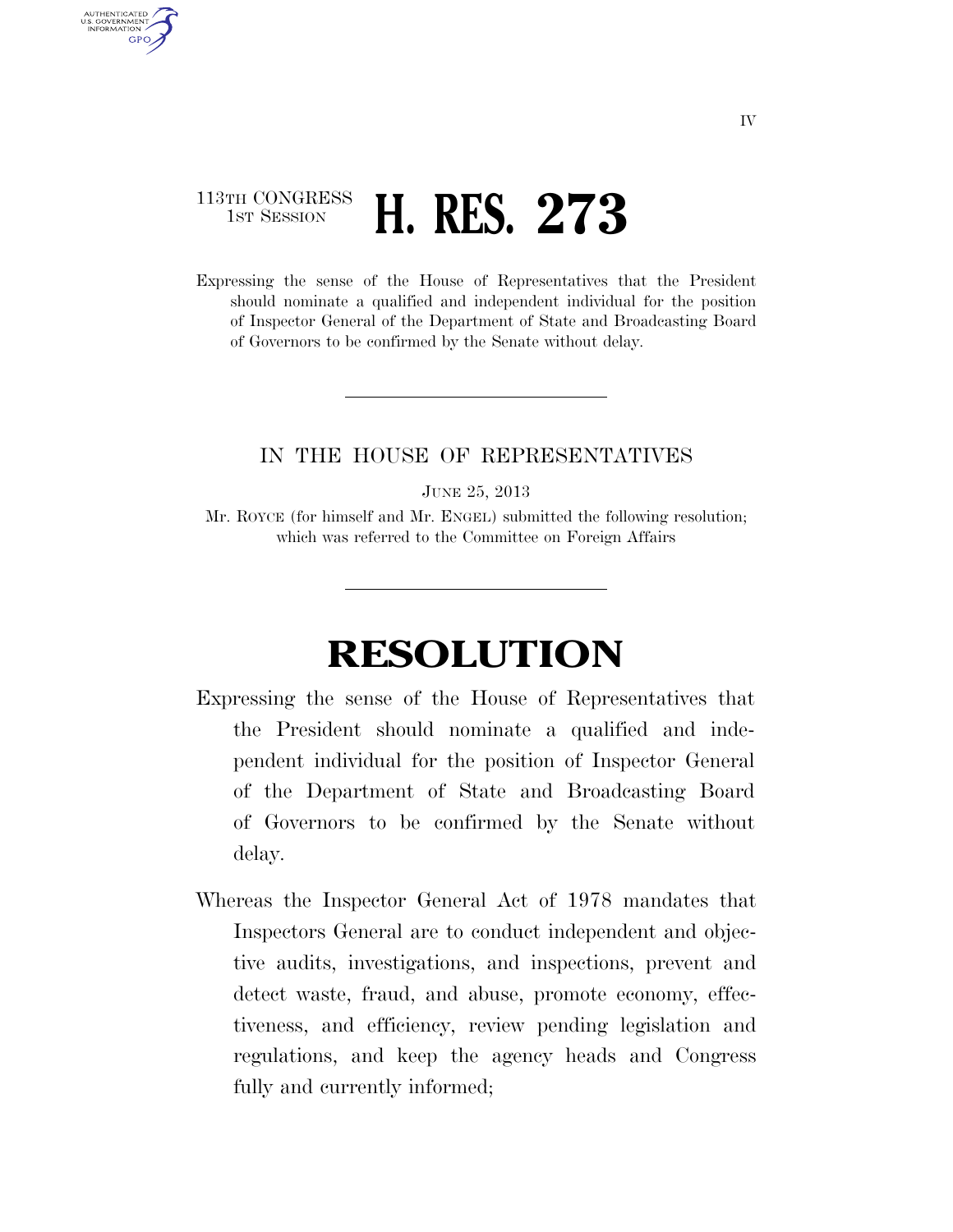- Whereas the Office of Inspector General (OIG) of the Department of State and Broadcasting Board of Governors (BBG) detects, investigates, and prevents instances of fraud, waste, and mismanagement that may constitute either criminal wrongdoing or violation of Department of State or BBG regulations;
- Whereas the OIG inspects United States diplomatic and consular posts and international broadcasting installations throughout the world to determine whether policy goals are being achieved and whether the interests of the United States are being represented and advanced effectively;
- Whereas the OIG conducts specialized security inspections and audits in support of the Department of State's mission to provide effective protection to United States personnel, facilities, and sensitive information;
- Whereas the Department of State employs a total of nearly 70,000 personnel, consisting of approximately 24,500 direct hire Foreign Service and Civil Service personnel, over 9,300 of whom are stationed overseas, and more than 45,000 locally employed staff, creating difficult accountability challenges;
- Whereas a presidentially appointed, Senate-confirmed Inspector General provides the leadership and accountability within an OIG necessary to oversee a cabinet-level agency and fulfill the duties described in this resolution, while instilling confidence in agency interlocutors and Congress;
- Whereas the position of Inspector General for the Department of State and BBG has been vacant since January 16, 2008, a span of nearly 2,000 days, and is being filled by an interim appointment;